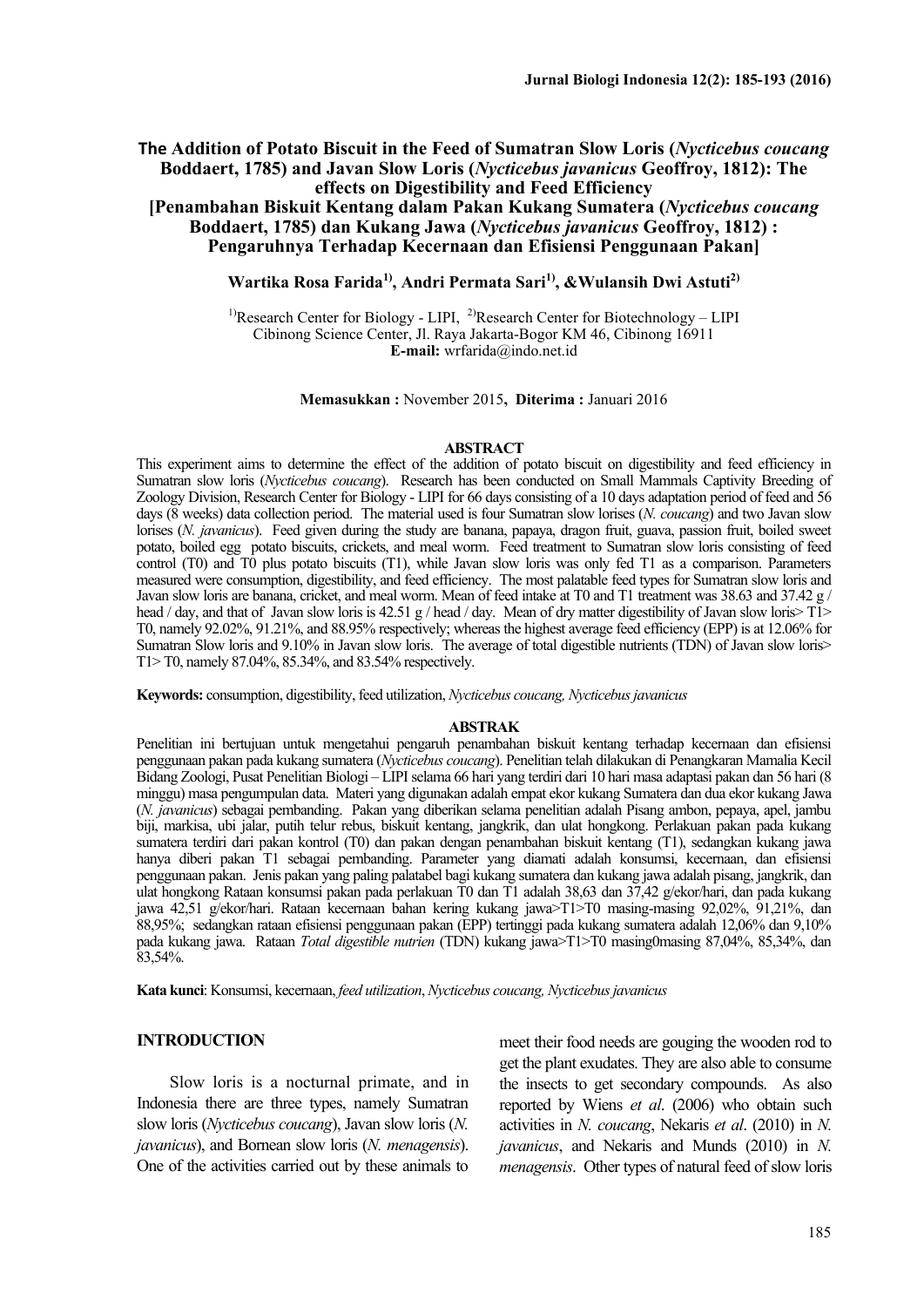are nectar and fruits, while according to Napier and Napier (1967), in its habitat, this animal also consumes grains, insects, bird eggs, lizards and small mammals. Fitch-Snyder *et al*. (2001) reported slow lorises in captivity are usually fed fruits, vegetables, and insects. Fulfilling the needs of the slow loris for liquids plant / gum is done by performing captivity environmental enrichment (Craig & Reed 2003).

Hunting of these animals from the wild which is done continuously, plus the reduction in their habitat, resulting in slow lorises become endangered wildlife and given protected status in Indonesia. In fact, since 2007, slow lorises are included in Appendix I of CITES (Convention on International Trade in Endangered Species of Wild Fauna and Flora), which means that these animals are not allowed to be traded. Utilization of slow lorises are as pet animals and medicinal materials.

One of the efforts to save the slow loris is through *ex situ* conservation or breeding. In the efforts to meet the nutritional need of slow loris, the present study tried out the addition of potato biscuits into the feed of Sumatran slow loris and Javan slow loris, to determine their effects on digestibility and feed efficiency.

### **MATERIALS AND METHODS**

This research has been conducted in Research Facility of Small Mammals Captivity, Research Center for Biology - LIPI, Cibinong, Bogor Regency. The study lasted for 66 days consisted of a 10-day adaptation period (preliminary) and 8 weeks (56 days) period of data collection.

The research material consisted of four Sumatran slow lorises aged 10-12 months and two Javan slow lorises aged 8 months as a comparison against the treatment of the addition of potato biscuits in the ration. During the study, each slow loris was placed in an individual cage measuring 2.25 m long, 2.25 m wide and 2.50 m high, with concrete floor and bars wall coated with locket wire.

The cage is equipped with box-bed made of plywood, feed container, drinking water container, and insects container. Inside the enclosure there are also bamboo or wood poles which are placed cross, plus an artificial tree of 2 m height and pieces of bamboo trees and leaves as a place for slow lorises making activities.

Temperature and humidity are recorded every day in the morning (06.00 am), afternoon (17:00 pm), and evening (00:00 pm), in order to determine the effect of temperature and humidity on feed consumption of slow lorises.

Before being served, all the feed material is washed, cut into pieces, and each kind of feed weighed. The feeding is done in the afternoon at 17.30 pm because slow lorises are nocturnal animals which are active at night (Brandon-Jones *et al*. 2004). The remaining feed was weighed on the following day. Drinking water is provided *ad libitum.* The composition of the feed-study materials are given in Table 1.

|  |  |  | <b>Table 1.</b> Feed Composition for Sumatran and Javan slow loris |
|--|--|--|--------------------------------------------------------------------|
|--|--|--|--------------------------------------------------------------------|

|                                       | T <sub>0</sub>   | T1 |  |  |
|---------------------------------------|------------------|----|--|--|
| <b>Food</b> item                      | (g / head / day) |    |  |  |
| Banana (Musa sp.)                     | 70               | 72 |  |  |
| Papaya (Carica papaya)                | 10               | 10 |  |  |
| Red dragon fruit (Hylocereus undatus) | 10               | 10 |  |  |
| Guava (Psidium guayava)               | 5                | 5  |  |  |
| Passion fruit (Passiflora edulio)     | 10               | 10 |  |  |
| Melon ( <i>Cucumis melo</i> )         | 10               | 10 |  |  |
| Boiled sweet potato (Ipomoea batatas) | 10               |    |  |  |
| Boiled white egg                      | 8                | 8  |  |  |
| Potato biscuit <sup>*</sup>           |                  | 8  |  |  |
| Cricket                               | 10               | 10 |  |  |
| Mealworm                              | 7                |    |  |  |

\*) Potato starch, flour, sugar, honey, eggs, omega 3, vitamins (A, B1, B2, B12, C, D, E, niacin folate) and minerals (iron, calcium, zinc)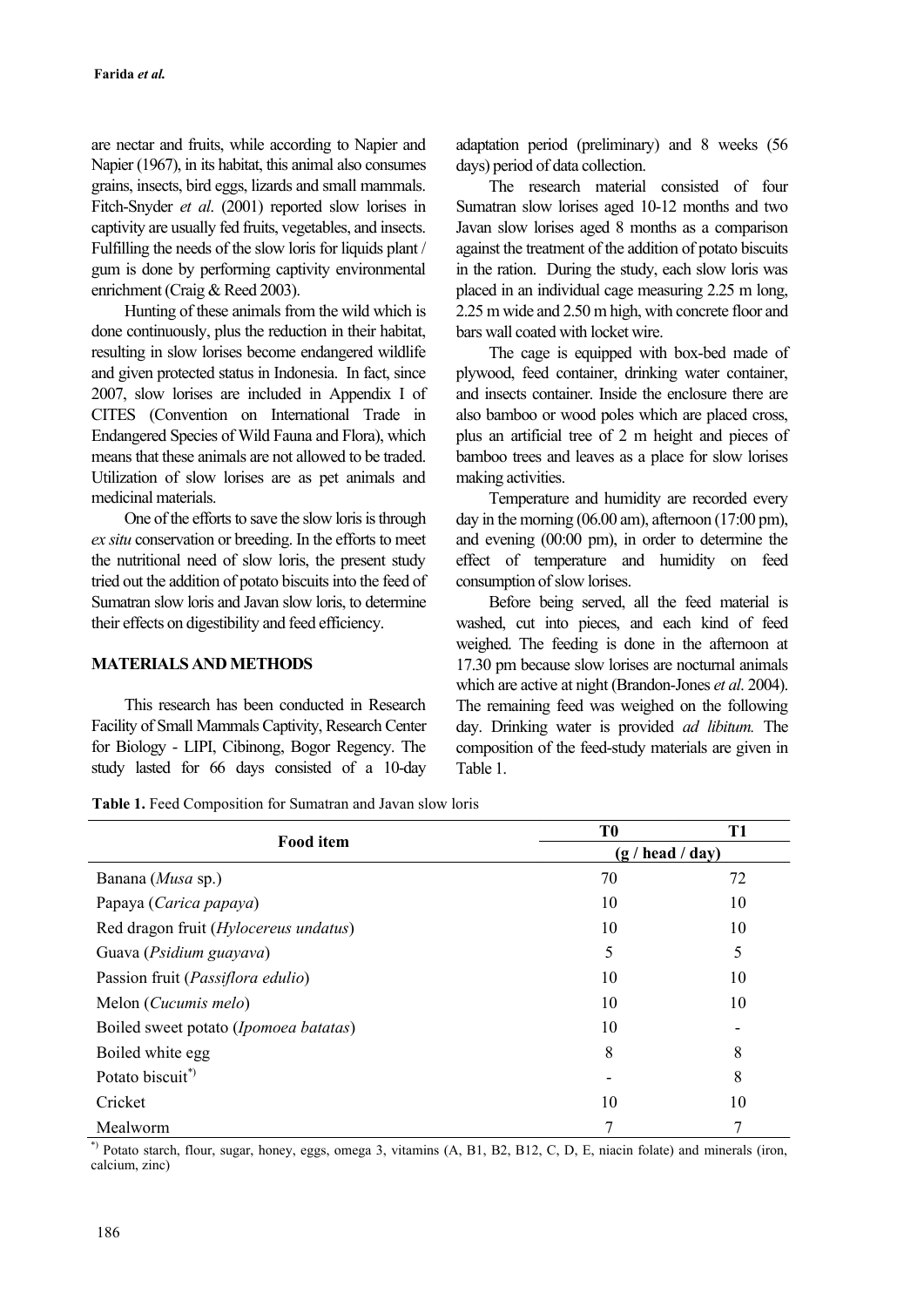| <b>Food</b> item    | DM     | <b>OM</b> | Ash                                                                          | $\bf CP$ | CL    | CF    | <b>NFE</b> | <b>GE</b> |  |  |
|---------------------|--------|-----------|------------------------------------------------------------------------------|----------|-------|-------|------------|-----------|--|--|
|                     | $(\%)$ |           | ------------------------------------(100% DM) ------------------------------ |          |       |       |            |           |  |  |
| Banana              | 26.25  | 96.54     | 3.46                                                                         | 6.35     | 0.73  | 6.00  | 83.46      | 4074.38   |  |  |
| Papaya              | 13.80  | 96.27     | 3.73                                                                         | 4.76     | 0.71  | 5.17  | 85.63      | 3928.40   |  |  |
| Red dragon fruit    | 14.72  | 95.96     | 4.04                                                                         | 10.22    | 5.68  | 16.44 | 63.61      | 4436.59   |  |  |
| Guava               | 28.63  | 95.73     | 4.27                                                                         | 1.62     | 4.75  | 34.18 | 55.18      | 4649.00   |  |  |
| Passion fruit       | 30.82  | 95.06     | 4.94                                                                         | 12.39    | 12.51 | 38.27 | 31.89      | 5451.18   |  |  |
| Melon               | 7.87   | 89.18     | 10.82                                                                        | 10.56    | 0.95  | 6.78  | 70.89      | 4303.97   |  |  |
| Boiled sweet potato | 22.32  | 96.84     | 3.16                                                                         | 4.05     | 0.98  | 5.47  | 86.34      | 3577.00   |  |  |
| Boiled white egg    | 14.68  | 94.42     | 5.58                                                                         | 26.00    | 0.36  | 0.33  | 67.73      | 5384.37   |  |  |
| Potato biscuit      | 98.64  | 99.67     | 0.33                                                                         | 1.59     | 1.27  | 2.56  | 94.25      | 4051.81   |  |  |
| Cricket             | 70.94  | 95.07     | 4.93                                                                         | 60.96    | 22.23 | 11.47 | 0.41       | 4914.32   |  |  |
| Mealworm            | 60.40  | 89.41     | 10.59                                                                        | 64.68    | 24.22 | 0.51  | 0.01       | 4787.26   |  |  |

**Table 2.** Organic matter and nutrient content of feed

 $DM = dry$  matter;  $OM =$  organic matter:  $CP =$  crude protein;  $CL =$  crude lipid;  $CF =$  crude fiber NFE = nitrogen free extract;  $GE =$  gross energy

\*) Laboratory of Nutrition Testing, Research Center for Biology – LIPI (2014)

Each slow lorises were weighed at the beginning and end of the study to determine the weight gain. Measurement of feed digestibility in slow loris is performed in vivo by total feces collection method (Tillman *et al*. 1991). Feces was collected and weighed daily, then placed in sealed plastic bag and stored in a freezer for later analyzed in the laboratory.

Dry matter and nutrients contained in the feed and feces of slow loris were analyzed by standard procedures of AOAC (1995) while the total energy is analyzed based on the method of Analytical Methods for Oxygen Bombs No. 207M (1995). Analysis were performed at the Laboratory of Nutrition Testing, Research Center for Biology - LIPI, Cibinong. Table 2 shows the content of dry matter and nutrients in the feed of slow lorises.

The variables measured were feed and nutrient intake, digestibility, body weight gain, and feed conversion (feed efficiency). The data obtained were processed in the form of tables or graphs for later described in sentences and at the same time drawn a conclusion of the study (Steel & Torrie 1993).

# **RESULTS**

Environmental factors that directly influence the consumption of wildlife include temperature, humidity (RH) and sunlight (Parakkasi 1999). The temperature average around captivity in the morning at 06:00 was  $23.52 \pm 1.16^{\circ}$ C with humidity average of  $92.65 \pm 4.77\%$ ; in the afternoon at 17:00 was 29,54  $\pm$  1.27<sup>0</sup>C with humidity average of 72.48  $\pm$ 6.98%, and in the night at 00:00 temperature average was  $25.35 \pm 1.44^{\circ}$ C with humidity average of 89.12  $\pm$  5.71%. Level of preferences (palatability) to the feed types of Sumatran slow loris and Javan slow loris looks different in amount average of feed consumed (Figure 1).

Feed intake is important in meeting the needs of animals, both for basic living and production. The average consumption of fresh matter, dry matter, nutrients, and energy in Sumatran and Javan slow loris is presented in Table 3.

Measurement of digestibility is an attempt to determine the amount of nutrient contained in feedstuff absorbed in the digestive tract (Bayutriana 1995). Digestibility is often expressed with the dry matter and as a digestibility coefficient or percentage (Parakkasi 1999). Digestibility coefficients of dry matter and nutrient of Sumatran and Javan slow lorises are listed in Table 4.

#### **DISCUSSION**

Most type of feed consumed both by Sumatran slow loris and Javan slow loris are bananas, crickets, and mealworm (Figure 1). Banana has a sweet taste, soft texture, and fragrant scent, while crickets and mealworms are their feed in their habitat. As reported by Nekaris & Bearder (2007), in the wild slow loris eat fruit, flowers, nectar, sap, flower liquid or plant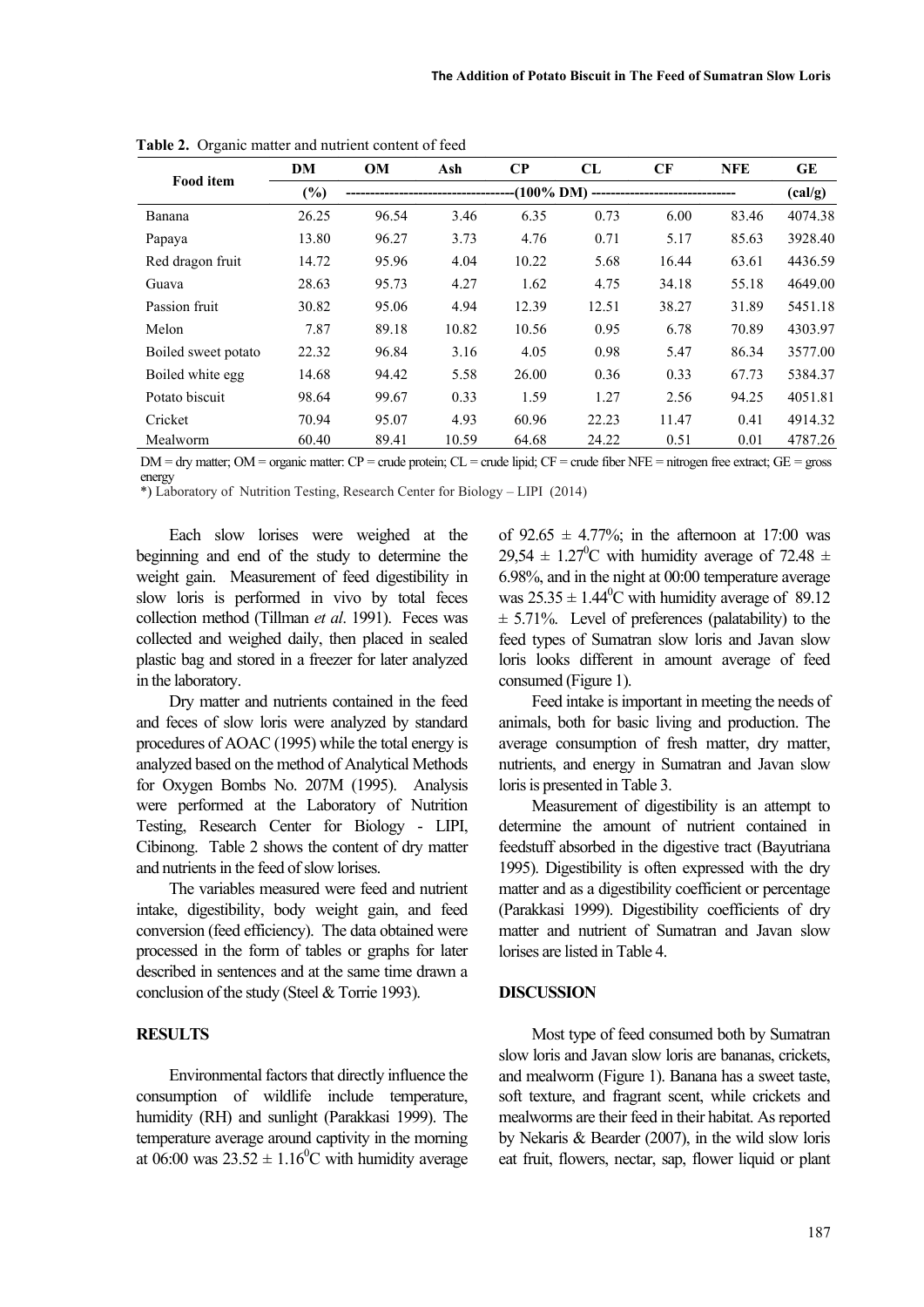

**Figure 1.** Feed palatabity of Sumatran and Javan slow loris

**Table 3.** Average of FM, DM, and nutrient on Sumatran and Javan slow loris

|                             |         |                |         | <b>Javan slow loris</b> |                |         |         |                |         |
|-----------------------------|---------|----------------|---------|-------------------------|----------------|---------|---------|----------------|---------|
| <b>Nutrien</b>              |         | T <sub>0</sub> |         |                         | <b>T1</b>      |         |         | <b>T1</b>      |         |
|                             | 1       | $\overline{2}$ | Average | 1                       | $\overline{2}$ | Average | 1       | $\overline{2}$ | Average |
| (g/head/day)                |         |                |         |                         |                |         |         |                |         |
| <b>FM</b>                   | 110.63  | 99.64          | 105.14  | 98.51                   | 99.97          | 99.24   | 129.75  | 112.68         | 121.22  |
| DM                          | 38.82   | 38.44          | 38.63   | 36.95                   | 37.90          | 37.42   | 44.94   | 40.08          | 42.51   |
| OM                          | 36.61   | 36.20          | 36.41   | 34.75                   | 35.64          | 35.20   | 42.42   | 37.74          | 40.08   |
| Ash                         | 2.21    | 2.24           | 2.23    | 2.20                    | 2.26           | 2.23    | 2.51    | 2.34           | 2.43    |
| CP                          | 14.37   | 14.98          | 14.68   | 14.09                   | 15.01          | 14.55   | 15.63   | 15.14          | 15.38   |
| CL                          | 5.15    | 5.37           | 5.26    | 5.01                    | 5.38           | 5.19    | 5.60    | 5.57           | 5.58    |
| $\mathrm{CF}$               | 3.40    | 2.97           | 3.18    | 2.67                    | 2.52           | 2.59    | 3.42    | 3.38           | 3.40    |
| <b>NFE</b>                  | 15.71   | 14.10          | 14.91   | 13.18                   | 13.13          | 13.15   | 17.77   | 13.65          | 15.71   |
| GE                          |         |                |         |                         |                |         |         |                |         |
| (cal/head/day)              | 1932.76 | 1763.62        | 1848.19 | 1749.45                 | 1679.10        | 1714.27 | 2028.99 | 1836.53        | 1932.76 |
| $(% \mathcal{O}(N))$ (% DM) |         |                |         |                         |                |         |         |                |         |
| OM                          | 94.31   | 94.17          | 94.24   | 94.05                   | 94.04          | 94.05   | 94.41   | 94.15          | 94.28   |
| Ash                         | 5.69    | 5.83           | 5.76    | 5.95                    | 5.96           | 5.95    | 5.59    | 5.85           | 5.72    |
| CP                          | 37.02   | 38.97          | 38.00   | 38.14                   | 39.60          | 38.87   | 34.78   | 37.77          | 36.27   |
| CL                          | 13.27   | 13.96          | 13.62   | 13.56                   | 14.18          | 13.87   | 12.47   | 13.89          | 13.18   |
| $\mathrm{CF}$               | 8.75    | 7.73           | 8.24    | 7.22                    | 6.64           | 6.93    | 7.60    | 8.42           | 8.01    |
| <b>NFE</b>                  | 40.46   | 36.68          | 38.57   | 35.66                   | 34.63          | 35.15   | 39.54   | 34.05          | 36.80   |
| GE                          |         |                |         |                         |                |         |         |                |         |
| (cal/100 g DM)              | 750.32  | 678.00         | 714.16  | 646.39                  | 636.37         | 641.38  | 911.79  | 736.12         | 823.95  |

 $FM = fresh$  matter,  $DM = dry$  matter;  $OM = organic$  matter:  $CP = crude$  protein;  $CL = crude$  lipid;  $CF = crude$  fiber  $NFE = nitrogen free extract; GE = gross energy$ 

liquid, insects, bird eggs, and small birds. The study result of Sinaga *et al*. (2010) shows that cricket is a kind of feed of animal origin preferred by slow loris with the average of 91.6%, slightly below the silkworms with the average of 100%. According to Church & Pond (1988), feed intake was influenced by palatability depends on the appearance and shape of the feed, as well as smell, taste and texture of feed.

Crickets and mealworms contain high protein and fat (Table 2), so palatable for slow loris. According to Men *et al*. (2001), feed stuff with high protein content can improve palatability, thereby increasing feed consumption. Described by Church (1979) that the palatability or preference level of an animal to a kind of feed is an expression and stimulation caused by the senses affected by physical and chemical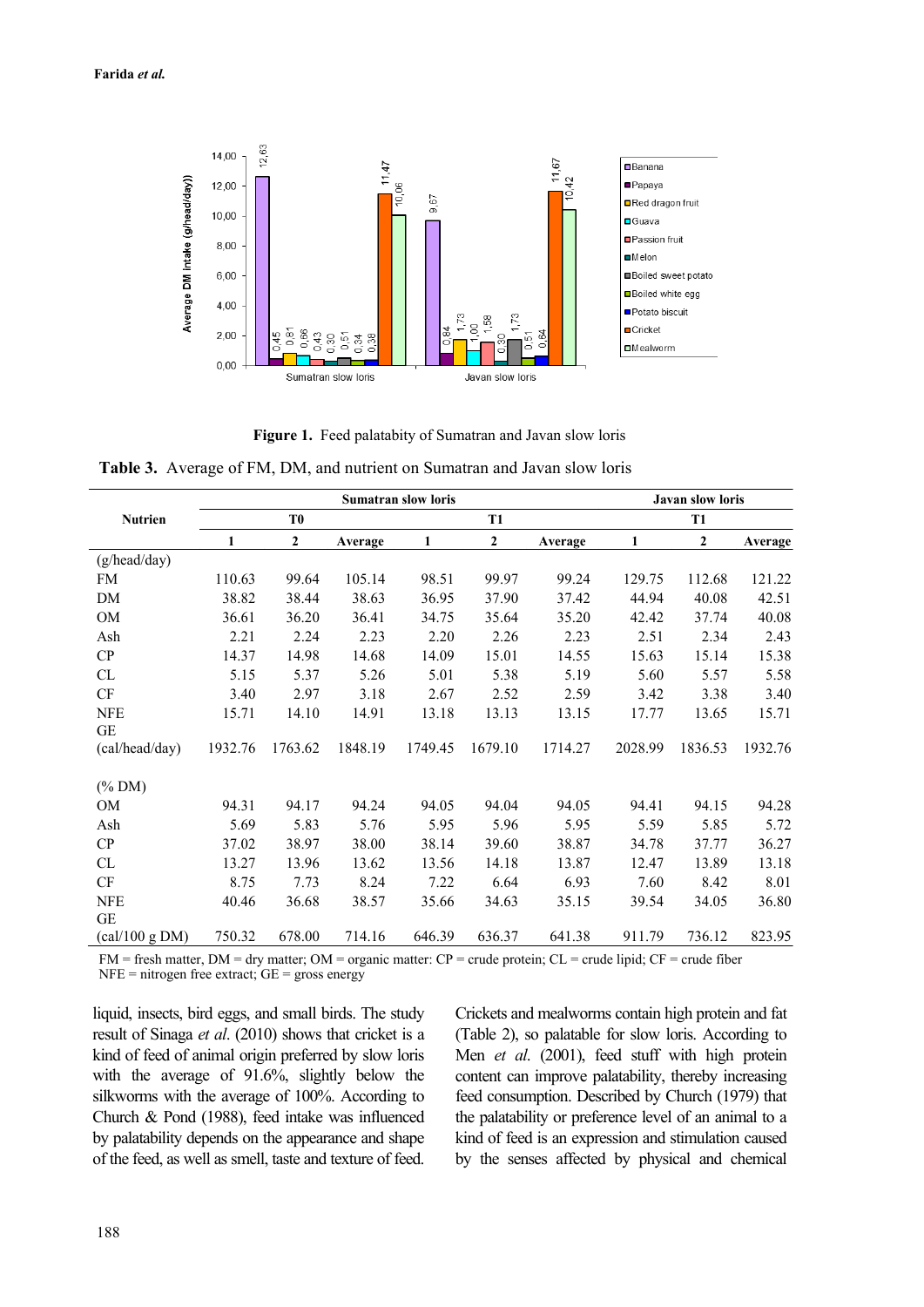|                 | <b>Sumatran slow loris</b> |       |         |       |       |         |       | <b>Javan slow loris</b> |         |  |  |
|-----------------|----------------------------|-------|---------|-------|-------|---------|-------|-------------------------|---------|--|--|
| <b>Nutrient</b> | T0(%)                      |       |         |       | T1(%) |         | T1(%) |                         |         |  |  |
|                 |                            |       | Average |       | 2     | Average |       |                         | Average |  |  |
| DM              | 90.26                      | 87.64 | 88.95   | 91.38 | 91.04 | 91.21   | 91.97 | 92.07                   | 92.02   |  |  |
| <b>OM</b>       | 90.62                      | 87.91 | 89.27   | 91.74 | 91.37 | 91.55   | 92.49 | 92.57                   | 92.53   |  |  |
| Ash             | 84.36                      | 83.25 | 83.80   | 85.58 | 85.82 | 85.70   | 83.21 | 84.16                   | 83.68   |  |  |
| CP              | 92.85                      | 91.93 | 92.39   | 93.90 | 92.44 | 93.17   | 94.39 | 93.34                   | 93.86   |  |  |
| <b>CL</b>       | 94.98                      | 94.49 | 94.73   | 97.21 | 97.17 | 97.19   | 97.00 | 95.50                   | 96.25   |  |  |
| <b>CF</b>       | 71.96                      | 61.45 | 66.70   | 71.30 | 65.72 | 68.51   | 72.85 | 74.75                   | 73.80   |  |  |
| <b>NFE</b>      | 92.39                      | 87.75 | 90.07   | 91.62 | 92.93 | 92.28   | 93.16 | 94.92                   | 94.04   |  |  |

**Table 4.** Digestibility of feed on Sumatran and Javan slow loris

 $DM = dry$  matter;  $OM = organic$  matter:  $CP = crude$  protein;  $CL = crude$  lipid;  $CF = crude$  fiber NFE = nitrogen free extract

factors that may change due to physiological or psychological conditions of individual animals. Factors of feed palatability are important in measuring feed intake in animals (Tomaszewska *et al*. 1991).

Table 3 shows average consumption of the FM, DM, nutrient (ash, CP, CL, CF, NFE), and energy at T0 and T1 Sumatran slow loris is not too different, while average consumption of T1 Javan slow loris is higher than T1 Sumatran slow loris. The addition of potato biscuit in feed of T1 Sumatran slow loris did not increase DM and nutrient consumption, conversely an increase happened in consumption of DM and nutrient of T1 Javan slow loris. This difference is due to the fact that Javan slow loris is younger than Sumatran slow loris, so that its feed consumption is higher. Younger animal which is still in growth requires a higher intake of nutrients. Reported by Moen (1973), feed intake depends on the activity, sex, age, environmental condition and temperature change. Meanwhile, according to Parakkasi (1999), factors that affect the level of consumption is the animal itself, the feed, and the surrounding environment. Giving potato biscuit did not increase average consumption of OM (organic matter) of T1 Sumatran slow loris compared to that of T0 Sumatran slow loris, otherwise OM consumption of T1 Javan slow loris is higher than that of Sumatran slow loris (both T0 and T1). According to Nasution (2009), the consumption of organic matter (OM) is basically very closely related to the conditions found in dry matter (DM).

From the calculation of the consumption of dry matter (DM), it is known that the requirement / consumption of DM in T0 Sumatran slow loris was 4.48%, T1 Sumatran slow loris was 5.44%, and T1 Javan slow loris was 5.08% of body weight, with the average consumption of  $5.00 \pm 0.48\%$ . Research results of Puspitasari (2003) shows that average consumption of DM in slow loris (*Nycticebus coucang*) was  $12.82 \pm 5.01\%$  of body weight (587  $\pm$ 43.09 g) with DM digestibility coefficient value of more than 90% (97.45  $\pm$  0.97%). While Wardani (2005) reported the average consumption of DM on tarsier is  $4.01 \pm 0.24\%$ .

The average consumption of ash was similar in both treatment for Sumatran slow loris (T0 and T1), as well as for T1 Javan slow loris. The same thing happens to the value of the ash consumption per individual slow loris. Table 3 shows the average consumption of CP and NFE was higher than the average consumption of CL and CF at T0 and T1 Sumatran slow loris and T1 Javan slow loris. It can be explained that this is because the feed given generally contains high CP (boiled white eggs, crickets, and mealworm) and high NFE (banana, papaya, boiled sweet potato, and potato biscuit) (Table 2). Boorman (1980) reported an increase in protein intake is influenced by the protein content in the feed, ie. the higher the protein content of the feed the more protein consumed. According to Farida & Ridwan (2011), BETN is easily digestible carbohydrates, excluding crude fiber which consists of several components such as starch, fructose, resins, and organic acids used as an energy source. The high average of GE intake by Sumatran slow loris (both T0 and T1) and T1 Javan slow loris was due to the high GE content in feedstuff.

The average digestibility of DM and nutrient (ash, CP, CL, CF, NFE) in the treatment T1 Sumatran slow loris is higher than that of T0 Sumatran slow loris, but lower than that of T1 Javan slow loris, specifically for digestibility of DM, OM, CP, CF, and NFE (Table 4 ). T1 Sumatran slow loris consumes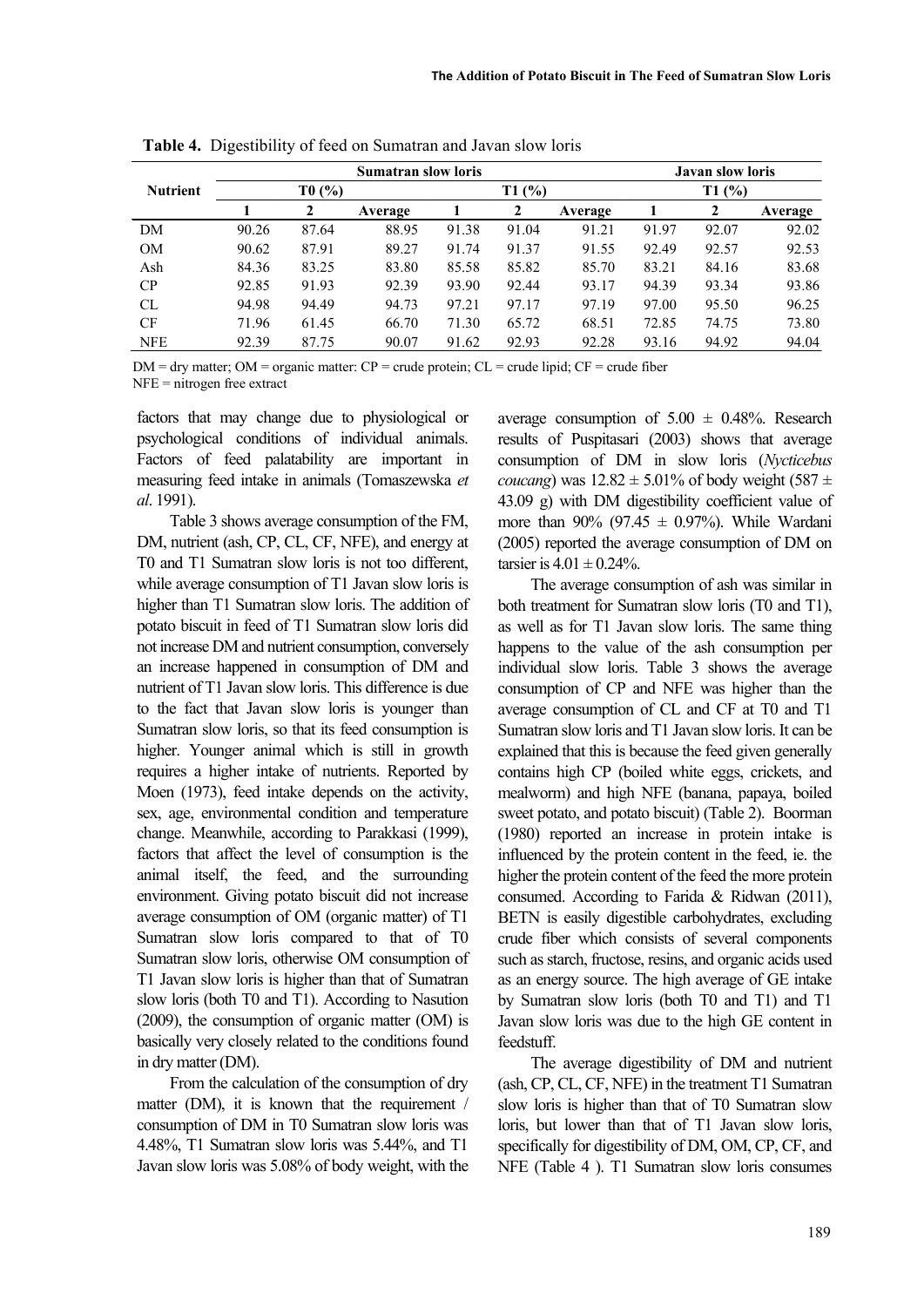DM higher than T0 Sumatran slow loris (Table 3), causing the coefficient of digestibility of DM and nutrient lower. Higher consumption will reduce the ability of the digestive enzymes, so that the movement rate of food substances (nutrients) in the digestive tract more quickly, which resulted in lower digestibility coefficients. Described by Arora (1989) that an increase in feed intake will increase the flow rate of feed in the digestive tract. Table 4 shows the capability of slow loris to digest DM and nutrients is high enough, more than 85%, except for CF. Digestibility coefficients of CF is lower than other nutrients, both in Sumatran slow loris and Javan slow loris. This is due to the fact that slow loris consume a lot of feedstuff high in carbohydrates and low in fiber (Table 2) which are expressed in the feces. High digestibility of feedstuff shows most of nutrients contained in the feed can be utilized by animal.

The average daily weight gain of T1 Sumatran slow loris is higher than that of T0 Sumatran slow loris, however daily weight gain of T1 Sumatran slow loris is lower than that of T1 Javan slow loris.(Table 5).

Javan slow loris is younger than Sumatran slow loris, so the increase of its daily weight gain is larger, followed by much more feed consumption. Daily weight gain of Javan slow loris is more influenced by younger age, which is characterized by rapid cell growth, so the growth also faster.

For daily weight gain per individual, T1 / 1 Sumatran slow loris shows negatif daily weight gain or decreased in body weight, giving the impact of the reduction in feed efficiency ratio (FER) and protein efficiency ratio (PER). Though DM consumption and digestibility coefficients of T1 / 1 Sumatran slow loris are not much different from those of T1 / 2 Sumatran slow loris. This fact shows that there are differences in the metabolic activity of individual Sumatran slow loris, resulting in different body weight gain.

The efficiency of feeds using is comparation between body weight gain and dry matter consumption of ration (Crampton & Harris 1969). The average feed efficiency ratio (FER) of T1 Sumatran slow loris is higher than that of T0 Sumatran slow loris (Figure 2). The higher the value of FER, the smaller the conversion rate. The NFE average digestibility coefficients of T1 Sumatran slow loris is higher than that of T0, so that daily weight gain is also larger, causing greater efficiency of feed utilization. This indicates T1 Sumatran slow loris is more efficient in the use of feed than T0 Sumatran slow loris and T1 Javan slow loris.

Protein efficiency ratio (PER) is one of some ways to measure protein quality qualitatively. PER of T1 Sumatran slow loris is higher than that of T0 Sumatran slow loris, but PER of T1 Javan slow loris is higher than that of T1 Sumatran slow loris. This means T1 Sumatran slow loris is more capable in digesting protein feed to body weight gain compared T0 Sumatran slow loris. While Javan slow loris which is slightly younger than Sumatran slow loris is more efficient in the use of protein feed to his daily weight gain. As described by Anggorodi (1979), younger animals will be able to use the protein in feed for its body weight gain. The higher the value of PER, the less protein needed for body weight gain (Winarno 1991).

In addition, Javan slow loris has a larger body size than Sumatran slow loris (Strein, 1986), resulting in larger need for basic living. As reported by Wahju (1997), the protein requirement is affected by the size of animal body; large animals require more protein per day for basic living.

Total digestible Nutrient (TDN) is an organic material that can be obtained by multiplying the digestible carbohydrates and protein that can be digested by a factor of one and crude fat that can be

|                    |       |       |         | <b>Javan slow loris</b> |       |         |       |       |         |  |
|--------------------|-------|-------|---------|-------------------------|-------|---------|-------|-------|---------|--|
| <b>Description</b> | T0    |       |         |                         | T1    |         |       | T1    |         |  |
|                    |       | 2     | Average |                         | 2     | Average |       | 2     | Average |  |
| Daily weight gain  |       |       |         |                         |       |         |       |       |         |  |
| (g/head/day)       | 1.32  | 2.14  | 1.73    | $-0.50$                 | 4.57  | 2.04    | 4.09  | 0.23  | 2.16    |  |
| DM intake          |       |       |         |                         |       |         |       |       |         |  |
| (g/head/day)       | 38.82 | 38.44 | 38.63   | 36.95                   | 37.90 | 37.42   | 44.94 | 40.08 | 42.51   |  |
| Protein intake     |       |       |         |                         |       |         |       |       |         |  |
| (g/head/day)       | 14.37 | 14.98 | 14.68   | 14.09                   | 15.01 | 14.55   | 15.63 | 15.14 | 15.38   |  |
| FER $(\% )$        | 3.40  | 5.57  | 4.48    | $-1.35$                 | 12.06 | 5.44    | 9.10  | 0.58  | 5.08    |  |
| PER $(\% )$        | 9.19  | 14.30 | 11.80   | $-3.55$                 | 30.46 | 13.99   | 26.17 | 1.53  | 14.05   |  |

**Table 5.** Daily weight gain, Feed Efficiency Ratio (FER), and Protein Efficiency Ratio (PER)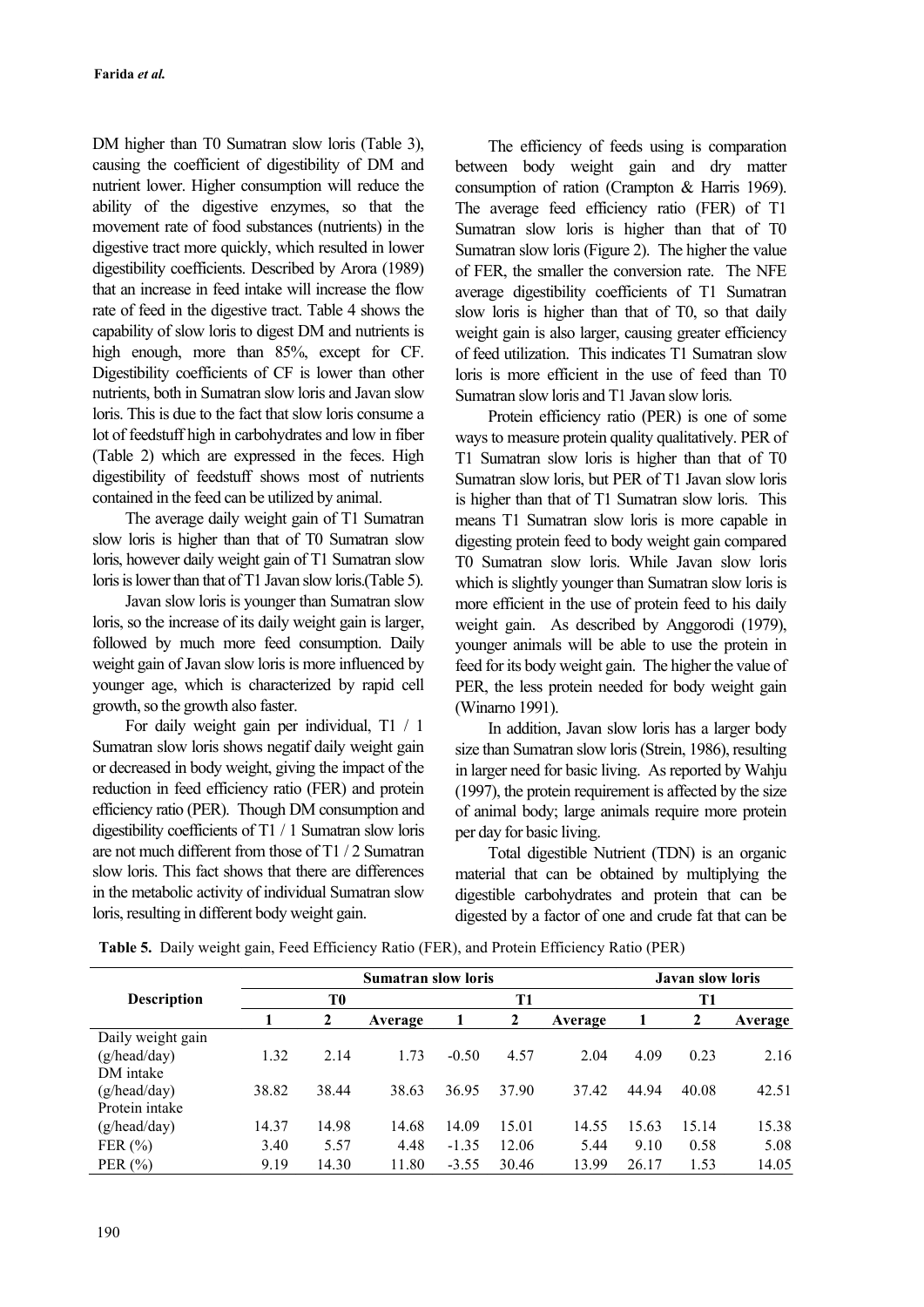

**Figure 2.** Feed Efficiency Ratio (FER) and Protein Efficiency Protein (PER)

**Table 6**. Gross Energy (GE), Total digestible Nutrien (TDN) and Digestible Energy (DE)

|                             | <b>Sumatran slow loris</b> |          |          |          |              |          |          | <b>Javan slow loris</b> |          |  |  |
|-----------------------------|----------------------------|----------|----------|----------|--------------|----------|----------|-------------------------|----------|--|--|
| <b>Variables</b>            |                            | T0       |          |          | T1           |          |          | T1                      |          |  |  |
|                             |                            | 2        | Average  | 1        | $\mathbf{2}$ | Average  | 1        | 2                       | Average  |  |  |
| GE intake<br>(cal/head/day) | 1,932.76                   | 1,763.62 | 1.848.19 | 1.749.45 | 1.679.10     | 1.714.27 | 2.028.99 | 1,836.53                | 1,932.76 |  |  |
| GE feces<br>(cal/head/day)  | 185.97                     | 226.77   | 206.37   | 153.87   | 160.42       | 157.15   | 160.83   | 161.75                  | 161.29   |  |  |
| GE digested                 | 1,746.79                   | 1,536.86 | 1.641.82 | 1,595.57 | 1,518.68     | 1,557.13 | 1.868.16 | 1.674.78                | 1,771.47 |  |  |
| DE $(\% )$                  | 90.38                      | 87.14    | 88.76    | 91.20    | 90.45        | 90.83    | 92.07    | 91.19                   | 91.63    |  |  |
| DE                          |                            |          |          |          |              |          |          |                         |          |  |  |
| (Mcal/kg)                   | 3.77                       | 3.59     | 3.68     | 3.77     | 3.76         | 3.76     | 3.82     | 3.86                    | 3.84     |  |  |
| DM)                         |                            |          |          |          |              |          |          |                         |          |  |  |
| TDN $(%)$                   | 85.60                      | 81.48    | 83.54    | 85.42    | 85.26        | 85.34    | 86.57    | 87.52                   | 87.04    |  |  |

digested by a factor of 2.25. Nutrients used in the calculation of TDN is an organic material which is nutrients as source of energy (crude protein, crude fat, crude fiber and NFE). Table 6 shows the average value of TDN of slow loris is quite high, namely above 83%. In detail, TDN of T1 Javan slow loris > TDN of T1 Sumatran slow loris > T0 Sumatran slow loris; this is due to differences in the ability of each of slow lorises in digesting the feedstuffs given. Sumatran slow loris and Javan slow loris consume a lot of NFE which is apparent from the high content of NFE in feedstuffs (Table 2), causing high digestibility of NFE and low digestibility of CF. According to Syah (1984), the lower CF of feedstuffs, the higher the rate of movement of nutrients in the cecum, so it will increase nutrient digestibility. Digestible Energy (DE) is a percentage of the total energy consumption that is reduced by fecal energy and divided by energy consumption (Sutardi 1981). The calculations show T0 Sumatran slow loris, T1 Sumatran slow loris, and T1 Javan slow loris each requires the average energy intake of 88.76% or 3.68 Mcal / kg DM, 90.83% or 3.76

Mcal / kg DM, and 91, 63% or 3.84 Mcal / kg DM, respectively. The difference of DE value is due to the difference in consumption of energy and crude fiber on each individual slow loris.

#### **CONCLUSION**

The addition of potato biscuits in the feed of Sumatran slow loris does not improve dry matter, nutrient and energy intake, whereas there is an increase in dry matter, nutrient, and energy intake in Javan slow loris. T1 Sumatran slow loris is more efficient in the use of diets on body weight gain. Nutrient digestibility coefficient is quite high, so the total digestible nutrients (TDN) and digestible energy (DE) in Sumatran slow loris and Javan slow loris is also high, ie above 83%. The feed given in captivity can be tailored to the nutrient needs of slow loris.

### **ACKNOWLEDGEMENT**

My thanks go to Umar Sofyani that has helped researchers for study in captivity, Tri H. Handayani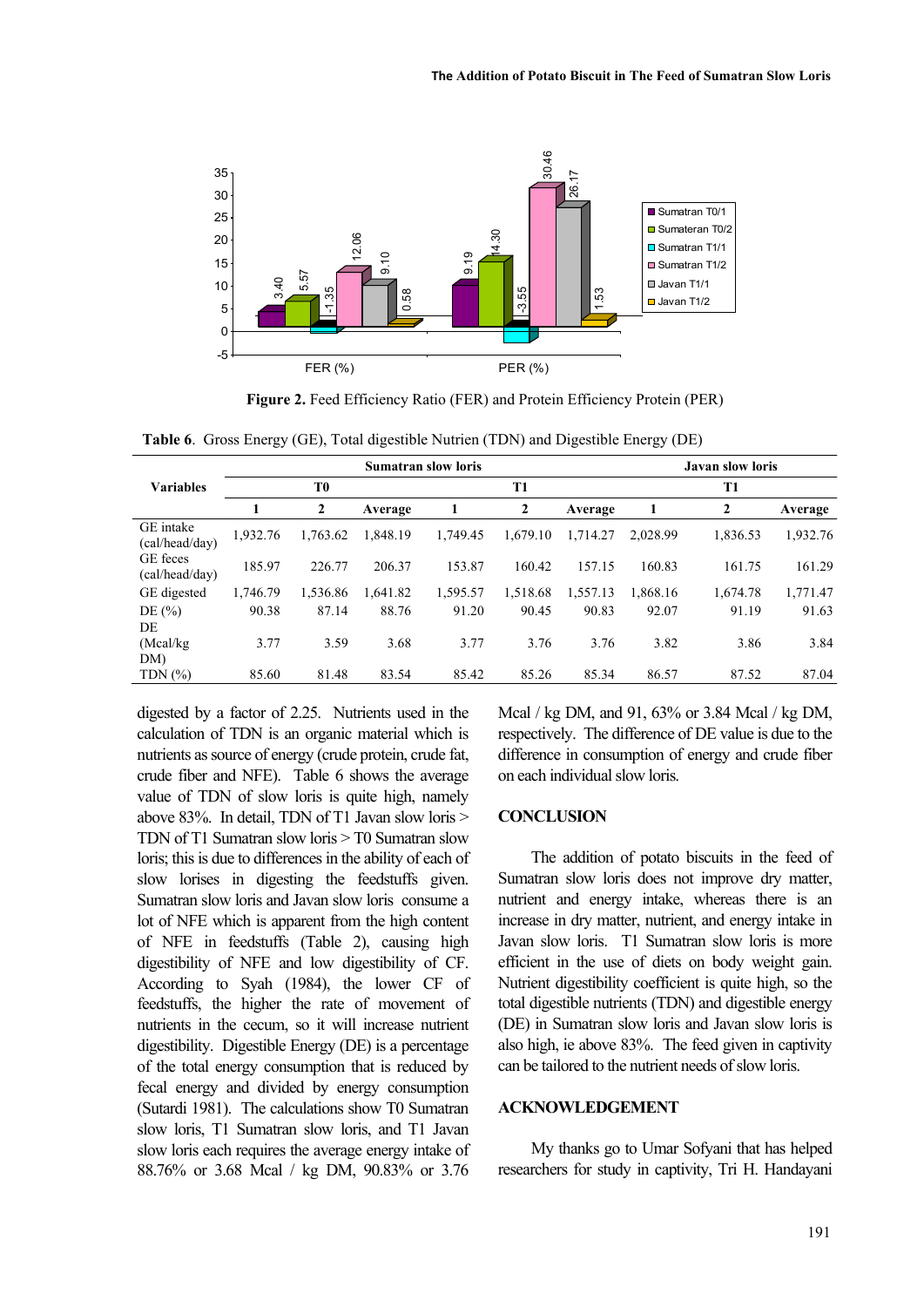and R. Lia R. Amalia who helped analyze the feed material in the laboratory. This research was funded by DIPA, the Competitive Program – LIPI.

## **REFERENCES**

- Analytical Methods for Oxygen Bombs No. 207M. 1995. *Isoperibol Calorimeter Manual*. Parr Instrument Company, Illinois 61265, USA.
- Anggorodi, R. 1979. Ilmu Makanan Ternak Umum. PT Gramedia Utama. Jakarta.
- AOAC. Assiciation of Analytical Communities. 1995. *Official Method of Analysis of the Association of Official Analytical Chemist*. Washington DC.
- Arora, SP. 1989. Pencernaan Mikroba Pada Ruminansia. Gadjah Mada University Press. Yogyakarta.
- Bayutriana, N. 1995. Pengaruh pemberian kulit biji kakao dalam ransum terhadap tingkat konsumsi, kecernaan bahan kering dan pertambahan bobot badan pada sapi Peranakan ongole [Skripsi]. Jakarta Universitas Nasional.
- Brandon-Jones, D., AA. Eudey, T. Geis smann, CP. Groves, DJ. Melnick, JC. Morales, M. Shekelle, & CB. Stewart. 2004. Asian primate classification. *Int.ernational Journal of Primatology* 25 (1): 97-164.
- Boorman, KN. 1980. Dietary constrains on nitrogen retention. In: Buttery, P.J., Lindsay, D.B. (Eds.), Protein Deposition in Animals. Butterworth, London, pp. 147– 166.
- Church, DC. & WG. Pond. 1988. *Basic Animal*  Nutrition and Feeding. 3<sup>rd</sup> Edition. John Wiley and Sons, Inc., Canada.
- Church, DC. 1979. Digestive Physiology and Nutrition of Ruminants. 2<sup>nd</sup> ed. O & B Books. Corvalis, Oregon. USA.
- Craig J. & C. Reed. 2003. Diet-based enrichment ideas for small primates. *International Zoo News* 50(1): 16–20
- Crampton, EW. & LE. Harris, 1969. "*Applied Animal Nutrition*," 2nd edition. San-Francisco
- Farida, WR & R. Ridwan. 2011. Giving of formulated pellet on Javan Porcupine (*Hystrix Javanica* F. Cuvier, 1823): Effects on feed intake, feed conversion, and digestibility in pre-domestication condition. *Jurnal Biologi Indon.* 7 (1): 157-170.
- Fitch-Snyder, H.., H. Schulze, & L. Larson. 2001. *Management of lorises in captivity. A husbandry manual for Asian lorisines* (*Nycticebus* & *Loris* ssp.). Center for Reproduction in Endangered Species (CRES), Zoological Society of San Diego, San Diego.
- Moen, AN. 1973. Wildlife ecology: An analytical approach. Freeman Publications, San Francisco.
- Men, BX., B. Ogle & JE. Lindberg. 2001. Effect of choice feeding on intake and performance of broiler duck. *Asian Australian Journal of Animal Science*. 14 (2) : 1728 – 1733
- Napier, JR. & PH. Napier PH. 1967. *A Handbook of Living Primates.* New York: Academic Press.
- Nasution, A. 2009. Pengaruh penggantian rumput gajah (*Pennisetum purpureum*) dengan rumput kupai (*Hymenachne amplixicaulis*) terhadap kecernaan bahan kering dan bahan organik dan konsumsi air minum domba lokal jantan. *Jurnal Ilmiah Ilmu-Ilmu Peternakan* XII (2): 78-82.
- Nekaris KAI. & RA. Munds. 2010. Using facial markings to unmask diversity: the slow lorises (Primates: Lorisidae: *Nycticebus*) of Indonesia. In: Gursky S. & J. Supriatna (eds). The primates of Indonesia. Springer, New York, pp 383–396.
- Nekaris, KAI., CR. Starr, RL. Collins, & A. Navarro-Montes. 2010. Comparative ecology of exudates feeding by Asian slow lorises (*Nycticebus*). In: Burrows A, L. Nash (eds). The evolution of exudativory in primates. Springer, New York, pp 155–168.
- Nekaris, KAI. & SK. Bearder. 2007. The strepsirrhine primates of Asia and Mainland Africa: diversity shrouded in darkness. In: Campbell C., A. Fuentes, K. MacKinnon, M. Panger, & SK. Beader (eds.). Primates in perspective. Oxford University Press, Oxford.
- Parakkasi, A. 1999. *Ilmu Nutrisi dan Makanan Ternak Ruminan.* UI-Press, Jakarta.
- Puspitasari., D. 2003. Konsumsi dan Efisiensi Pakan pada Kukang (*Nycticebus coucang*) di Penangkaran. [Skripsi]. Bogor: Fakultas Peternakan. Institut Pertanian Bogor.
- Sinaga,W., DA. Astuti, E. Iskandar, Wirdateti, & J. Pamungkas. 2010. Konsumsi pakan asal hewan pada kukang (*Nycticebus coucang*) di Fasilitas Penangkaran, Pusat Studi Satwa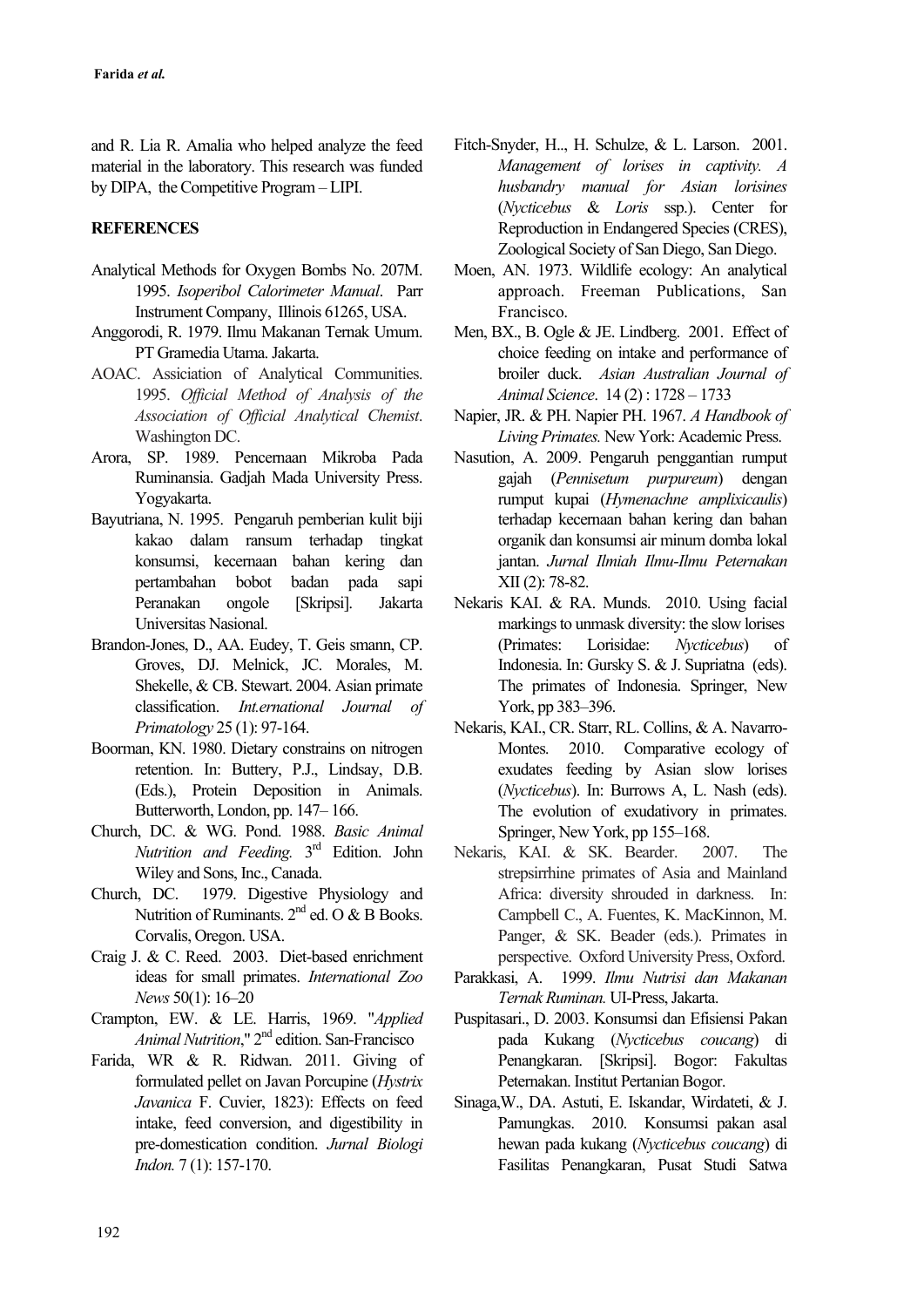Primata (PSSP) IPB. *Journal Primatology Indonesia.* 7 (20): 69-75.

- Steel, RGD & JH. Torrie. 1993. *Prinsip dan Prosedur Statistika*: *Suatu Pendekatan Biometri*k. Terjemahan: M.Syah. PT. Gramedia Pustaka Utama. Jakarta.
- Strein, NJV. 1986. *Abbreviated Checklist of the mammals of the Australian Archipelago*. School of Environmental Conservation Management. Bogor, Indonesia.
- Sutardi, T. 1981. *Sapi Perah dan Pemberian Makanannya.* Diktat Kuliah. Fakultas Peternakan. Institut Pertanian Bogor, Bogor.
- Syah, H. 1984 . Pengaruh perbedaan kadar serat kasar ransum terhadap produksi daging kelinci persilangan. [Skripsi]. Bogor: Fakultas Peternakan. IPB.
- Tomaszewska, MW., IK. Sutama, & TD. Chaniago. 1991. Reproduksi, Tingkah Laku, dan Produksi Ternak di Indonesia. Gramedia

Pustaka Utama. Jakarta.

- Tillman, AD., H. Hartadi, S. Reksohadiprodjo, S. Prawirokusumo & S. Lebdosoekojo. 1991. *Ilmu Makanan Ternak Dasar*. Cetakan kelima. Gajah Mada University Press. Yogyakarta.
- Wahju, 1997. Ilmu Nutrisi Unggas. Edisi ke-4. Gadjah Mada University Press. Yogyakarta.
- Wardani, KK. 2005. Gambaran Umum Konsumsi dan Penggunaan Pakan pada Tarsius Betina (*Tarsius bancanus*) di Penangkaran . [Skripsi]. Bogor: Fakultas Peternakan. Institut Pertanian Bogor.
- Wiens F, A. Zitzmann, & NA. Hussein. 2006. Fast food for slow lorises: is low metabolism related to secondary compounds in highenergy plant diet? *Journal of Mammal*ogy 87:790–798.
- Winarno, FG. 1991. Kimia Pangan dan Gizi. PT Gramedia Pustaka utama. Jakarta.